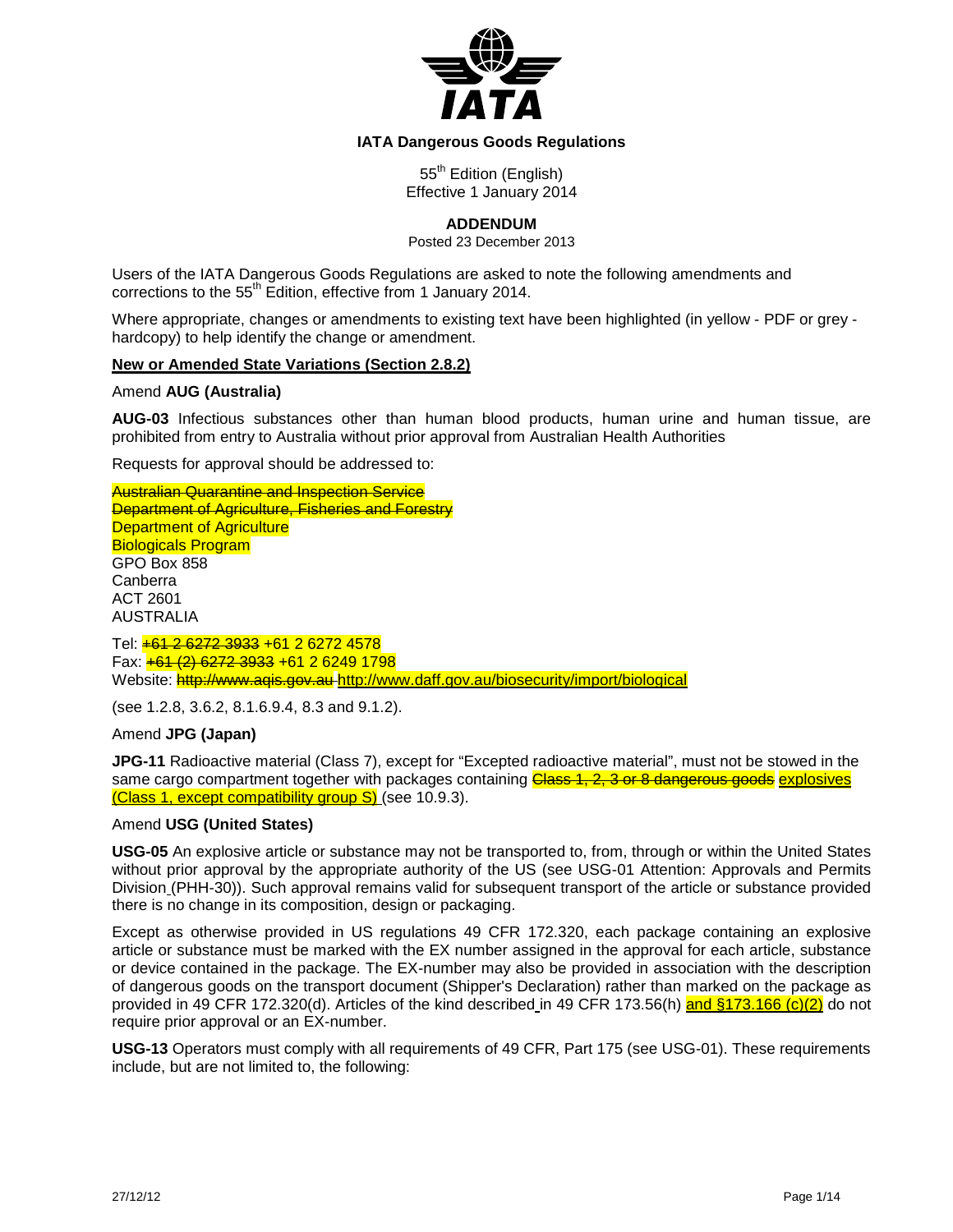

- (a) A package prepared in accordance with these Regulations for transport to, from or within the United States must not be accepted unless the operator also ensures that the shipper has complied with all applicable United States variations indicated in these Regulations (see 9.1.2).
- (b) A copy of the transport document or an electronic image thereof, must be retained by the initial operator for not less than one year after the dangerous goods are accepted by the initial operator. Each shipping paper copy must include the date of acceptance by the initial operator. The date on the shipping paper may be the date a shipper notifies the air carrier that a shipment is ready for transportation, as indicated on the air waybill or bill of lading, as an alternative to the date the shipment is picked up or accepted by the carrier. For a hazardous waste, the transport document must be retained for three years after the waste material is accepted by the initial operator (see 9.8).
- (c) The notification to pilot-in-command must list, and provide the required information for, those additional materials considered to be dangerous goods under United States' regulations as indicated through United States variations (see 9.5.1.1).
- (d) Except for dangerous goods in Class 9, UN 0012, UN 0014 and UN 0055 also meeting the requirements of 173.63(b), dangerous goods in limited or excepted quantities, **substances of Class 9**, aircraft batteries transported as items of replacement (49 CFR 175.8), and those articles and substances considered to be dangerous goods under these Regulations but which are not subject to 49 CFR Parts 171–180, the following limitations apply:
	- 1. No more than 25 kg net weight of dangerous goods, and in addition thereto, 75 kg net weight of nonflammable gas, that are permitted to be carried aboard a passenger aircraft may be loaded aboard an aircraft in an inaccessible manner;
	- 2. For transport by cargo aircraft the following additional substances are also excepted from the above requirement:
		- (i) Class 3 (flammable liquid), Packing Group III (unless the substance is also labelled Corrosive);
		- (ii) Division 6.1 (toxic) (unless the substance is also labelled for any hazard class or division except FLAMMABLE LIQUID) (PG II and III only);
		- (iii) Division 6.2 (infectious substances);
		- (iv) Class 7 (radioactive) material that does not meet the definition of another hazard class.

### *Notes:*

- *1. Accessible means, on passenger-carrying or cargo-only aircraft that each package is loaded where a crew member or other authorized person can access, handle, and, when size and weight permit, separate such packages from other cargo during flight, including a freight container in an accessible cargo compartment when packages are loaded in an accessible manner. Additionally, a package is considered accessible when transported on a cargo-only aircraft if it is:*
	- *In a cargo compartment certified by FAA as a Class C aircraft cargo compartment as defined in 14 CFR 25.857(c); or*
	- *In an FAA-certified freight container that has an approved fire or smoke detection system and fire suppression system equivalent to that required by the certification requirements for a Class C aircraft cargo compartment.*
- 2. *Inaccessible means all other configurations to include packages loaded where a crew member or other authorized person cannot access, handle, and, when size and weight permit, separate such packages from other cargo during flight, including a freight container in an accessible cargo compartment when packages are loaded in an inaccessible manner.*

The following table provides the limits imposed by this variation: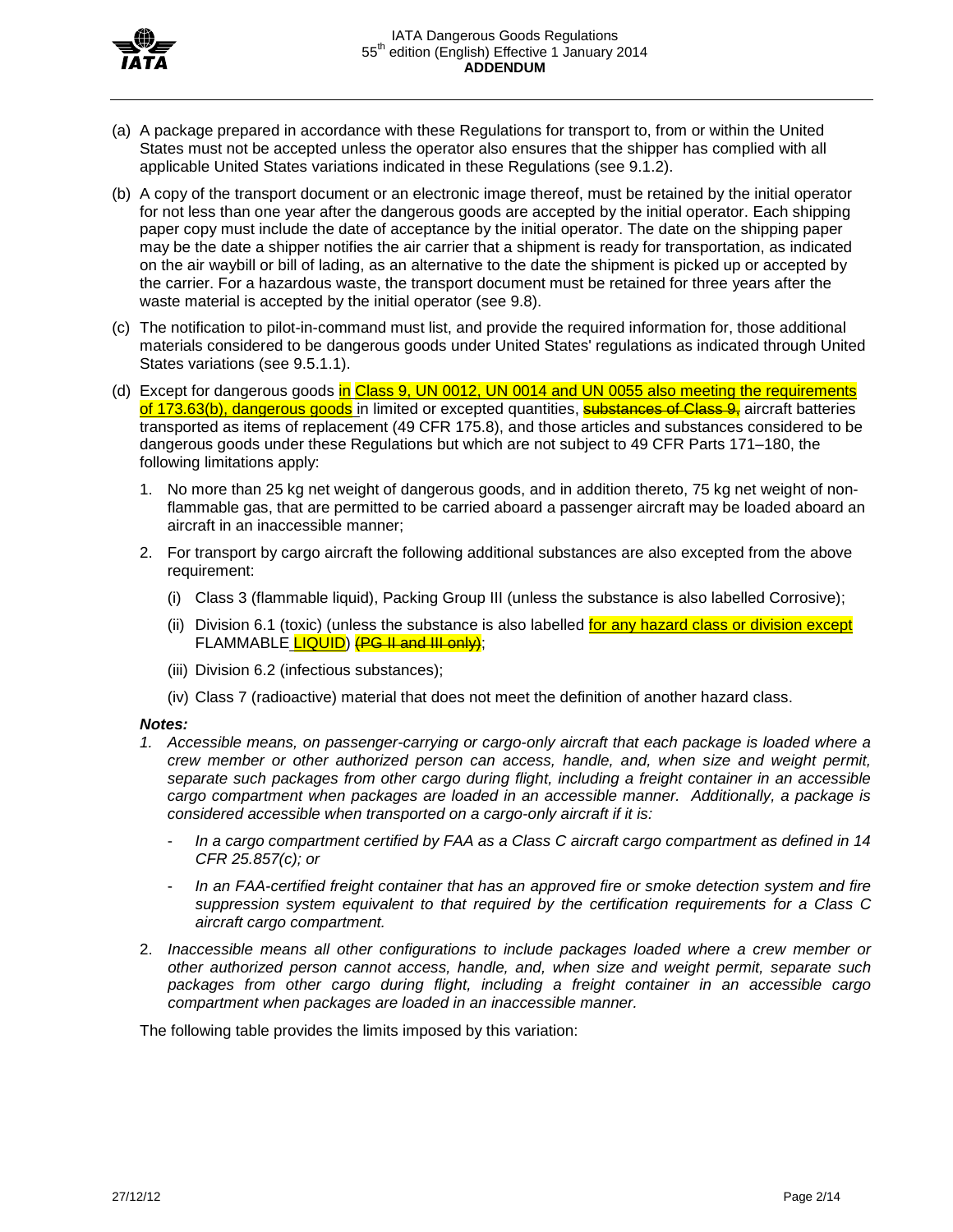

# **TABLE USG-13.A**

## **Quantity and Loading Table**

| <b>Applicability</b>                                              | <b>Forbidden</b>                | <b>Quantity limitation: 25</b><br>kg net weight of<br>dangerous goods plus<br>75 kg of Div. 2.2 per<br>cargo compartment | No limit            |  |  |  |
|-------------------------------------------------------------------|---------------------------------|--------------------------------------------------------------------------------------------------------------------------|---------------------|--|--|--|
| Passenger aircraft                                                | Packages bearing a CAO<br>label | Inaccessible                                                                                                             | Accessible          |  |  |  |
| Cargo aircraft -<br>packages permitted on a<br>passenger aircraft | Not applicable                  | Inaccessible (Note 1)                                                                                                    | Accessible (Note 2) |  |  |  |
| Cargo aircraft $-$<br>packages bearing a CAO<br>label             | Inaccessible (Note 1)           | Not applicable                                                                                                           | Accessible (Note 2) |  |  |  |

#### **Notes:**

- 1. The following additional substances are not subject to this loading restriction:
	- (i) Class 3 (flammable liquid), Packing Group III (unless the substance is also labelled Corrosive);
	- (ii) Division 6.1 (toxic) (unless the substance is also labelled for any hazard class or division except FLAMMABLE **LIQUID**) (PG II and III only);
	- (iii) Division 6.2 (infectious substances);
	- (iv) Class 7 (radioactive) material that does not meet the definition of another hazard class;
	- (v) Class 9 and limited quantity or excepted quantity dangerous goods

(vi) UN 0012, UN 0014 or UN 0055 also meeting the requirements of 173.63(b).

- 2. On a cargo aircraft, packages required to be loaded in a position that is considered to be accessible include those loaded in a Class C cargo compartment
- (e) Operators must comply with the incident reporting requirements of 49 CFR 171.15, 171.16 and discrepancy reporting under 175.31.

### *Note:*

*Copies of the incident reporting form and guidance for completing it may be downloaded at: http://www.phmsa.dot.gov/hazmat/incident-reports*

**USG-16** Air bag inflators, air bag modules and seat belt pretensioners may not be transported to, from or within the United States without prior approval by the appropriate national authority of the US (see USG-01), Attention: Approvals and Permits Division (PHH-30). Such approval remains valid for subsequent transport provided there is no change in its composition, design or packaging. For domestic transport, air bag inflators, modules and pretensioners that meet the criteria for a Division 1.4G explosive must be transported using the description Articles, pyrotechnic for technical purposes UN 0431. The dangerous goods transport document (Shipper's Declaration) must contain the EX number or product code for each approved inflator, module or pretensioner in association with the basic description required in 8.1.6.9.1. If product codes are used they must be traceable to the specific EX number assigned to the inflator, module or pretensioner, as applicable, by the appropriate authority of the United States. The EX number or product code is not required to be marked on the outer package. These requirements do not apply to air bag inflators, air bag modules and seat belt pretensioners assigned to Class 9 (UN 3268) provided that the provisions of 49 CFR 173.166 have been met.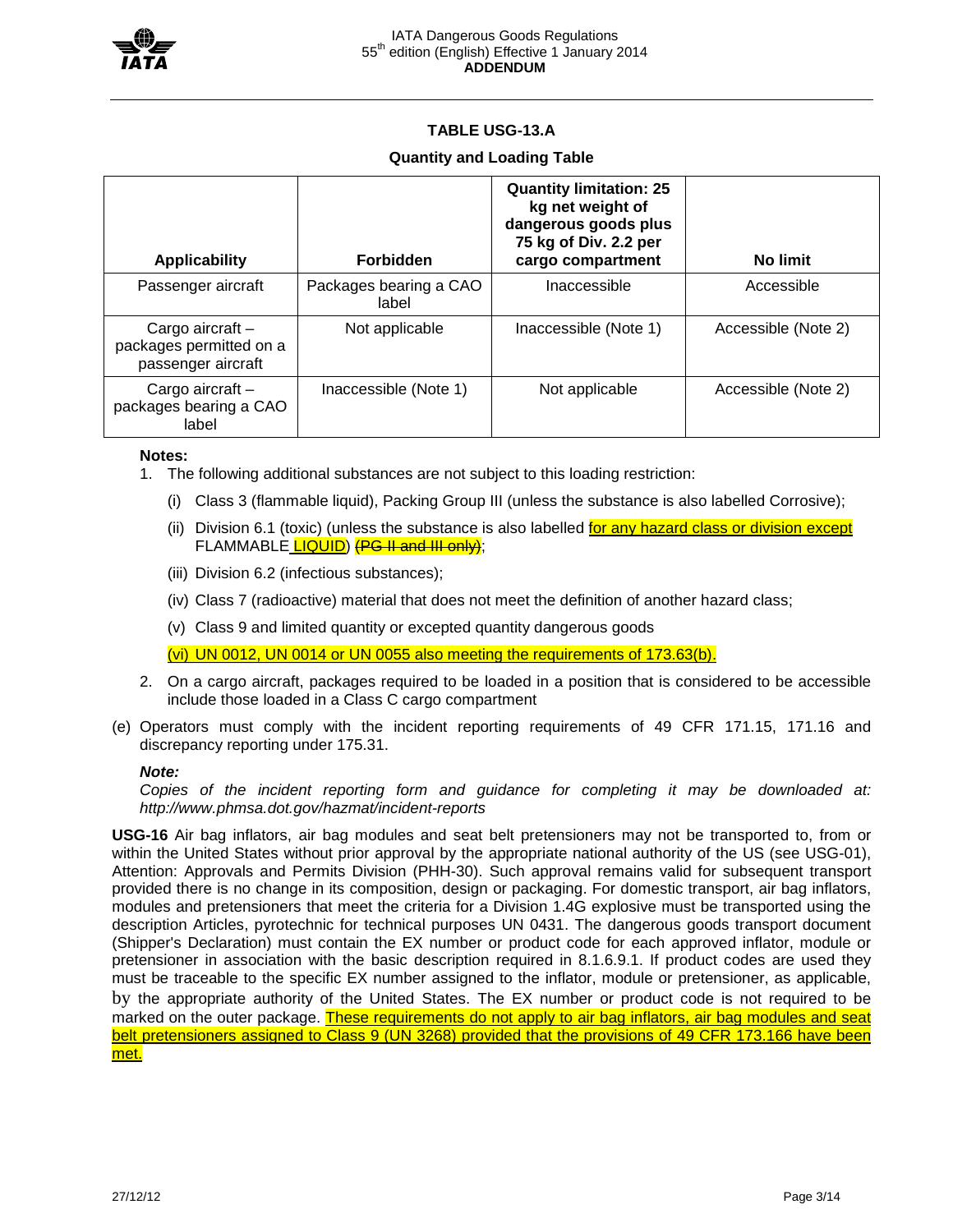

# **New or Amended Operator Variations (Section 2.8.4)**

In 2.8.3.4 List add:

- After Astral Aviation: Atlasjet Airlines KK
- After Qatar Airways: Royal Brunei Airlines BI

Amend **AF (Air France)**

**AF-01** The following dangerous goods will not be accepted for carriage:

(a) All explosive articles classified in Division 1.1 and 1.2.

(b) Class 8, UN 1798–Nitrohydrochloric acid. Not used.

#### Amend **BA (British Airways)**

**BA-01** UN 1169, UN 1197, UN 3334. With the exception of composite packaging, single packaging is not acceptable for liquids of concentrates or essences with strongly, irritating or smelling properties, such as garlic, unless in sturdy, leak-proof supplementary packaging forming an overpack for each single packaging used. The overpack must meet the marking, labelling and documentary requirements for an overpack and must bear orientation labels (see Packing Instructions 364, 355, 366 and 964).

**BA-0201** UN 3090 Lithium batteries. Primary (non-rechargeable) lithium (metal) batteries and cells are prohibited from carriage as cargo on BA passenger carrying aircraft (see Packing Instruction 968).

This prohibition does not apply to:

- UN 3091, UN 3480, UN 3481
- Lithium batteries (rechargeable and non-rechargeable) covered by the Provisions for Dangerous Goods Carried by Passengers or Crew (see Table 2.3.A).

**BA-0302** Infectious substances, (UN 2814, UN 2900 and UN 3373) and biological products are not acceptable for carriage in mail (see Subsection 2.4).

**BA-0403** Hazardous waste in any form, as defined by any Regulation, will not be accepted for carriage (see Packing Instruction 622 and 8.1.3.3).

**BA-0504** Class 7—radioactive material of any kind will not be accepted for carriage (see 10.10.2).

**BA-06** UN 3164—Articles, pressurized, hydraulic or pneumatic (containing non-flammable gas). In addition to the gross weight the net weight of the gas must be annotated on the Shipper's Declaration.

**BA-07** UN 3356 Oxygen generators, chemical are forbidden from carriage on BA aircraft.

#### Add new **BI (Royal Brunei Airlines)**

**BI-01** BI-01The shipper must provide a 24-hour emergency telephone number of a person/agency, who is knowledgeable of the hazards, characteristics and actions to be taken in case of accident or incident concerning each of the dangerous goods being transported. The telephone number, including the country and area code, preceded by the words Emergency Contact or 24-Hour Number should be shown in the Additional Handling Information box of the DGD and on the package, e.g. Emergency Contact +673 212 345

67 (see 8.1.6.11 and 10.8.3.11)

**BI-02** Class 7, Fissile radioactive materials will not be accepted for carriage.

**BI-03** The following are prohibited from carriage as cargo on BI passenger and cargo carrying flights:

UN3480 Lithium ion batteries

UN3090 Lithium metal batteries

This prohibition however does not apply to:

• UN3481 Lithium ion batteries contained in or packed with equipment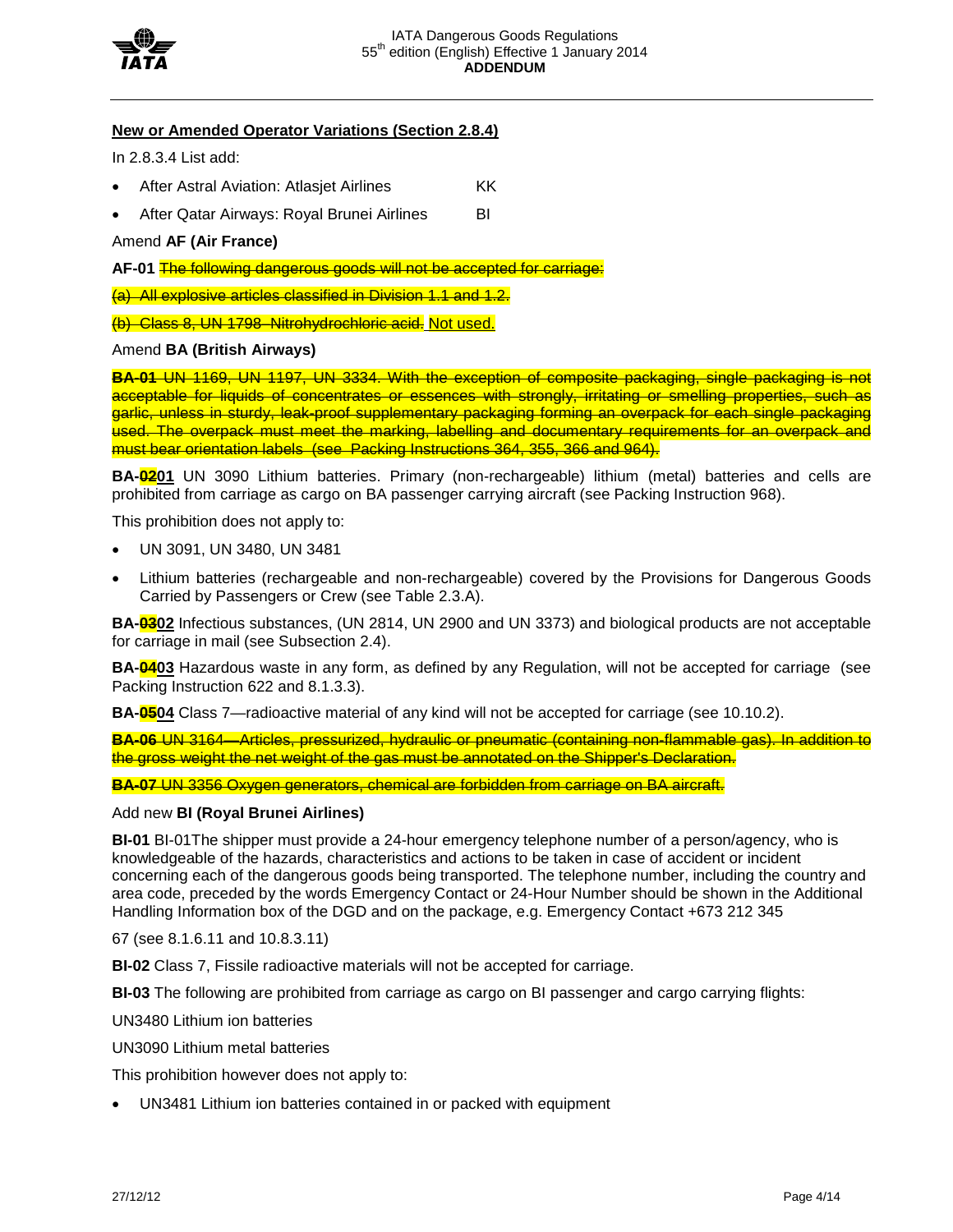

- UN3091 Lithium metal batteries contained in or packed with equipment.
- Lithium batteries (rechargeable and non-rechargeable), covered under the Table 2.3.A, the provisions for dangerous goods carried by passenger or crew. (subsection 2.3)
- BI Company Material (COMAT) permitted for transport in passenger and cargo aircraft conforming to the current edition of IATA Dangerous Goods Regulations (IATA DGR).

UN3481 Lithium ion batteries contained in or packed with equipment, prepared for transport according to packing instructions 966 or 967 section II and UN3091 Lithium metal batteries contained in or packed with equipment, prepared for transport according to packing instructions 969 or 970 section II, are required to appear on the information to pilot-in-command (NOTOC).

# Amend **CX (Cathay Pacific)**

CX-05 Liquid **substances** dangerous goods in single packagings of drums and jerricans of any material must be prepared as follows:

- 1. the steel drums/plastic drums/plastic jerricans must be protected by other strong outer packaging, for example fibreboard box; or
- 2. if prepared as an open overpack, a suitably sized plastic, foam or wooden pallet must be used to protect at least the top and bottom of the packaging.

# Amend **FX (Federal Express)**

# **With effect 1 April 2014 the following changes will apply to FX-07:**

**FX-07** All lithium batteries (Section I, IA, IB and II) in all packing instructions must not be shipped in the same package as the following dangerous goods classes/divisions: 1.4, 2.1, 3, 4.1, 4.2, 4.3, 5.1, 5.2 and 8 and 2.2 with a Cargo Aircraft Only label. This includes All Packed in One, Overpacks and combination All Packed in One/Overpacks.

All UN 3090 lithium metal batteries under Packing Instruction 968 (Section IA, IB and II) require pre-approval. See www.fedex.com/us; keyword lithium batteries (search field).

UN 3480 Lithium ion batteries and UN 3090 Lithium Metal Batteries prepared in accordance with Section IB will require a Shipper's Declaration for Dangerous Goods (DGD) with each shipment. "IB" must be indicated in the Authorization Column. Alternative documentation will not be allowed.

### **Effective 1 January 2014 FX-10 will apply as follows:**

**FX-10** Not used. All US domestic shipments of Division 4.3 must be offered under a DOT special permit which allows relief for the carrier from US regulations requiring placarding for road transport. International shipments originating or terminating in the US will only be accepted when consigned at FedEx Express staffed facilities and picked up by the recipient at a FedEx facility ( i.e. hold for pick-up). Shipments offered under a limited quantity "Y" packing instruction are an exception from these requirements.

**With effect 1 May 2014 the following changes will apply to FX-12 and FX-18:**

**FX-12** Not used. This variation applies only when FX-18 does not apply. Hand written Shipper's Declarations will not be accepted. The following fields on the Shipper's Declaration must be typed or computer generated:

UN or ID number including the prefix, Proper shipping name, Hazard class or division, Subsidiary risk or division(s), Packing Group, Packaging Type, Packing Instruction, Authorization, Emergency telephone number.

### *Note:*

*The technical name, when required, may be handwritten.* 

For radioactive shipments, in addition to the items listed above the following must also be typed or computer generated:

Radionuclide, Special Form or Physical and Chemical Form All other entries may be handwritten.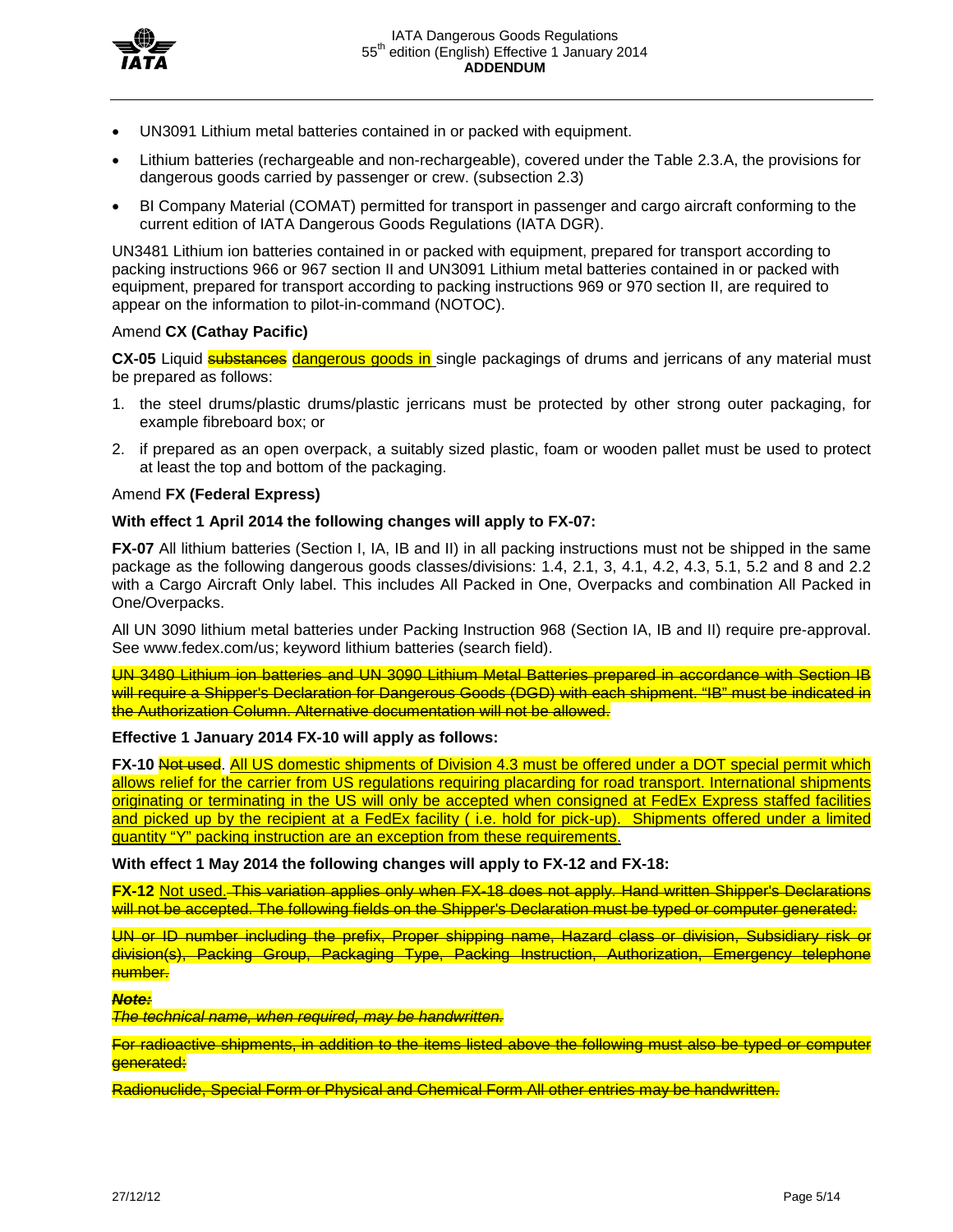

Handwritten alterations/amendments to an entry required to be typed per FX-12 are acceptable if each alteration/amendment is legible and signed with the same signature used to sign the Shipper's Declaration.

**FX-18** Shipper's Declarations for dangerous goods for all FedEx Express<sup>®</sup> dangerous goods shipments originating in the U.S. must be prepared using software with dangerous goods compliance edit checks and by one of the following methods:

- Certain FedEx electronic shipping solutions;
- Recognized shipper proprietary software; or
- FedEx recognized dangerous goods vendor software.

#### **FX-18 currently does not apply to:**

- Shipments originating in non-U.S. locations (including U.S. territories overseas, such as Puerto Rico);
- **•** FedEx International, FedEx International Express Freight® (IXF) and FedEx International Premium® (IP1);

#### **• Shipments containing Class 7 radioactive materials.**

#### *Note:*

*A list of approved dangerous goods shipping application vendors can be reviewed at www.fedex.com/us; dangerous goods (keyword). Shipper declaration "templates" from FedEx Express will no longer be accepted.*

#### Amend **EK (Emirates)**

#### **Add new**

**EK-02** Emirates will not accept UN 3090, lithium metal or lithium alloy cells and batteries as cargo on Emirates passenger services. This applies to Section IA, IB and Section II of Packing Instruction 968, including those approved by an appropriate authority under special provisions A88 or A99. This prohibition does not apply to carriage on Emirates freighter services.

### Amend **IB (IBERIA, Líneas Aéreas de España)**

**IB-01** Not used. UN 3090 Lithium batteries. Primary (non-rechargeable) lithium (metal) batteries and cells are prohibited from carriage as cargo on BA passenger carrying aircraft (see Packing Instruction 968).

This prohibition does not apply to:

• UN 3091, UN 3480, UN 3481

Lithium batteries (rechargeable and non-rechargeable) covered by the Provisions for Dangerous Goods Carried by Passengers or Crew (see Table 2.3.A).

**IB-02** Infectious substances, (UN 2814, UN 2900 and UN 3373) and biological products are not acceptable for carriage in mail (see Subsection 2.4).

**IB-03** Hazardous waste in any form, as defined by any Regulation, will not be accepted for carriage (see Packing Instruction 622 and 8.1.3.3).

**IB-0204** Class 7, Fissile Radioactive Material will not be accepted for carriage on passenger aircraft (see 10.5.13 and 10.10.2).

#### Amend **JL (Japan Airlines)**

**JL-09 Liquid dangerous Goods in single packagings of <b>UN specification** "1A1 steel drums (1A1 or 1A2) and "3A1 steel jerricans (3A1 or 3A2) will not be accepted unless overpacked with, for example, suitably sized wooden pallets suitable material to protect at least the top and bottom of the packaging.

### Add new **KK (Atlasjet Airlines)**

**KK-01** The shipper must provide a 24-hour emergency telephone number of a person/agency, who is knowledgeable of the hazards, characteristics and actions to be taken in case of an accident or incident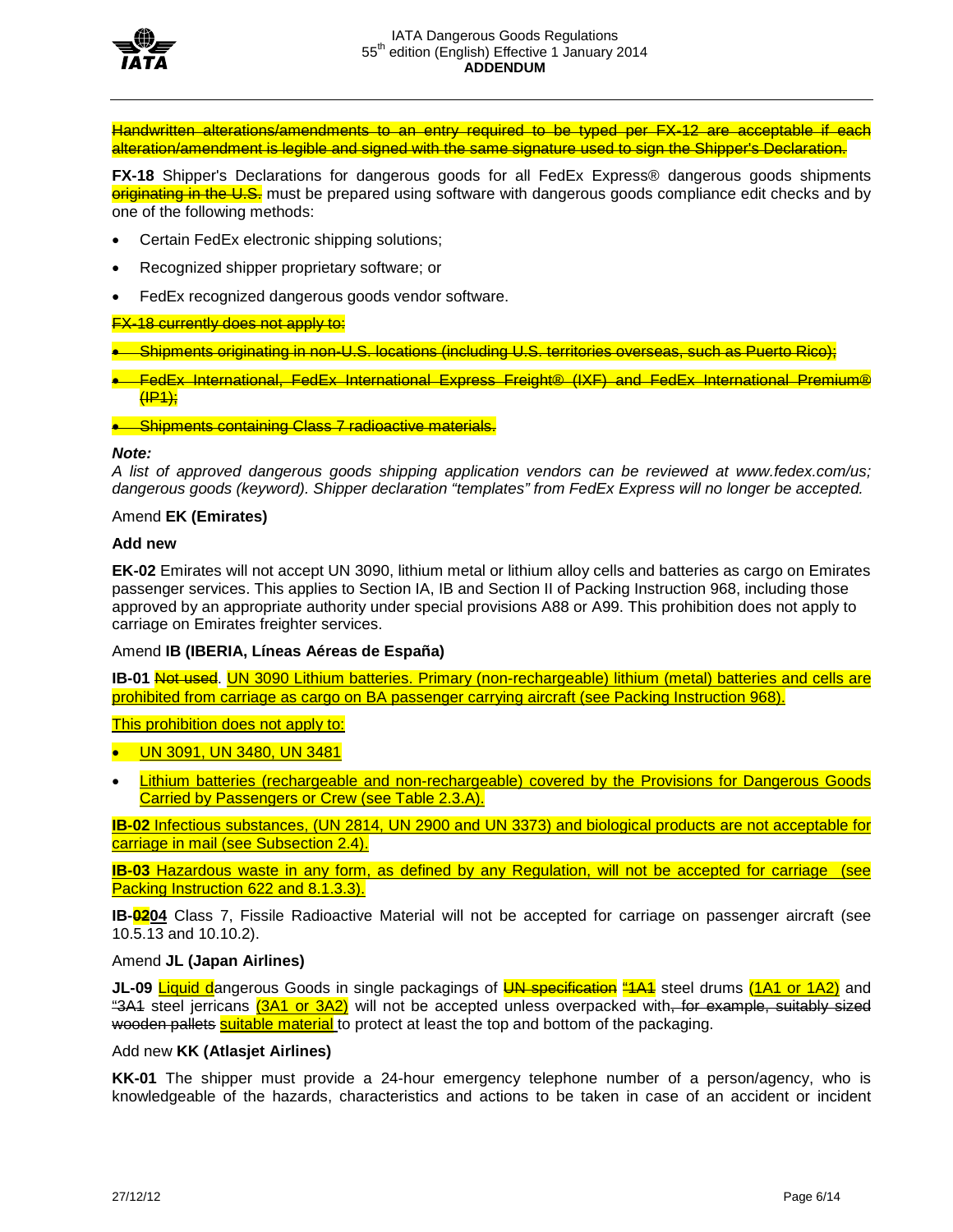

concerning each of the dangerous goods being transported. This telephone number, including the country and area code, preceded by the words "Emergency Contact" or "24-Hour Number" must be inserted on the "Handling Information" box of the DGD and also outside of the package (see 8.1.6.11 and 10.8.3.11).

A 24-hour emergency telephone number is not required for shipments that do not require a Shipper's Declaration for Dangerous Goods.

**KK-02** Dangerous goods in consolidations will not be accepted for carriage except for the following shipments:

- consolidated shipments/consolidations containing Carbon dioxide, solid (dry ice) when used as a refrigerant;
- one master air waybill with one house air waybill;
- one master air waybill with more than one house air waybill from the same shipper and different consignees.

**KK-03** Booking and confirmation are required for all dangerous goods shipments as defined in these regulations (see 1.3.2 and 9.1.2).

Atlasjet Cargo: Tel: +90 212 663 20 00 Fax: +90 573 30 24 e-mail: [cargo@atlasjet.com](mailto:cargo@atlasjet.com)

**KK-04** Material Safety Data Sheet (MSDS) must be provided for dangerous goods except for dangerous goods in Class 7, vehicles, dangerous goods in apparatus or machinery and engines, ID 8000, magnetized material, carbon dioxide, solid (dry ice) and Division 6.2. The MSDS must be written in English. The MSDS must include the UN number, proper shipping name and other relevant transport information (see 8.0.1 and 8.3).

**KK-05** Explosives will not be accepted for carriage, except substances and articles of Division 1.4S (see Packing Instructions 101–143).

**KK-06** Dangerous Goods in Excepted Quantities will not be accepted.

**KK-07** Class 8, Corrosive materials Packing Group I & II will not be accepted for carriage (see 800 series packing instructions).

**KK-08** Class 7, Radioactive materials will not be accepted for carriage

**KK-09** The following items will not be accepted on Atlasjet Airlines flights:

- UN 2803—Gallium;
- UN 2809—Mercury; and
- UN 3506—Mercury contained in manufactured articles.

**KK-10** UN 3090 Lithium metal batteries. Lithium metal cells and batteries are prohibited from carriage as cargo on Atlasjet aircraft. This applies to Section IA, IB and Section II of Packing Instruction 968.

This prohibition does not apply to:

- lithium metal cells and batteries packed with or contained in equipment (UN 3091) in accordance with PI 969 and PI 970 and lithium ion cells and batteries (UN 3480 and UN 3481) in accordance with PI 965 to PI 967; or
- lithium batteries (rechargeable and non-rechargeable) covered by the Provisions for Dangerous Goods Carried by Passengers or Crew (see 2.3.2 to 2.3.5 and Table 2.3.A).

**KK-11** All shipments of lithium batteries contained in equipment prepared in accordance with Section II of PI 967 or PI 970 must include the mandatory wording on the air waybill as shown in Section II ("Lithium ion batteries in compliance with Section II of PI 967" or "Lithium metal batteries in compliance with Section II of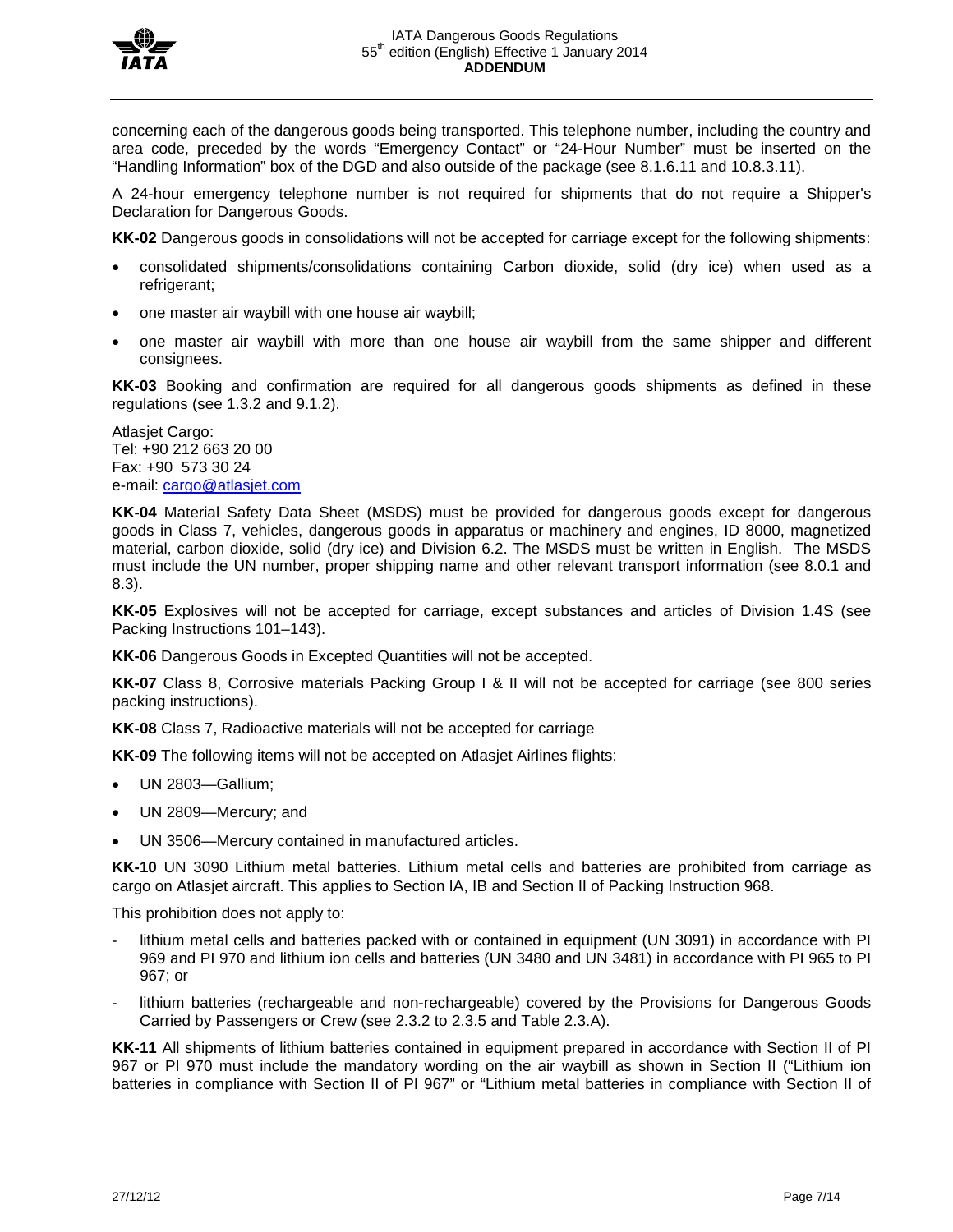

PI 970"). This applies even to shipments where no lithium battery handling label is required to be affixed to the package(s).

**KK-12** Dangerous goods as defined in these Regulations will not be accepted in Air Mail (see 2.4).

#### Amend **LD (Air Hong Kong)**

LD-**0807** UN 3090 Lithium metal batteries. Lithium metal cells and batteries are prohibited from carriage as cargo on Air Hong Kong aircraft. This applies to Section IA, IB and Section II of Packing Instruction 968.

This prohibition does not apply to:

- lithium metal cells and batteries packed with or contained in equipment (UN 3091) in accordance with PI 969 and PI 970 and lithium ion cells and batteries (UN 3480 and UN 3481) in accordance with PI 965 to PI 967; or
- lithium batteries (rechargeable and non-rechargeable) covered by the Provisions for Dangerous Goods Carried by Passengers or Crew (see 2.3.2 to 2.3.5 and Table 2.3.A).

**LD-0708** All shipments of lithium batteries contained in equipment prepared in accordance with Section II of PI 967 or PI 970 must include the mandatory wording on the air waybill as shown in Section II ("Lithium ion batteries in compliance with Section II of PI 967" or "Lithium metal batteries in compliance with Section II of PI 970"). This applies even to shipments where no lithium battery handling label is required to be affixed to the package(s).

#### Amend **OS (Austrian Airlines)**

**OS-02** Wheelchairs or other battery-powered mobility devices with spillable batteries will not be accepted for carriage as checked or carry-on baggage **(see 2.3.2.3 and 9.3.15)** Not used.

### Amend **OU (Croatia Airlines)**

**OU-03** Wheelchairs or other battery-powered mobility devices with spillable batteries will not be accepted for carriage **(see 2.3.2.3 and 9.3.15)**. Camping stoves and fuel containers that have contained a flammable liquid fuel will not be accepted in passengers baggage **(see 2.3.2.5)**.

#### Amend **SQ (Singapore Airlines/Singapore Airlines Cargo)**

**SQ-07** UN 3090 Lithium metal batteries. Lithium metal cells and batteries are prohibited from carriage as cargo on Singapore Airlines aircraft. This applies to Section IA, IB and Section II of Packing Instruction 968. In addition lithium metal cells and batteries (UN 3091) prepared in accordance with Section I of Packing Instruction 969 and Packing Instruction 970 are prohibited for carriage as cargo on Singapore Airlines passenger aircraft.

This prohibition does not apply to:

- lithium metal cells and batteries packed with or contained in equipment (UN 3091) in accordance with Section Il of PI 969 and PI 970 on passenger aircraft;
- lithium ion cells and batteries (UN 3480 and UN 3481) in accordance with PI 965 to PI 967; or
- lithium batteries (rechargeable and non-rechargeable) covered by the Provisions for Dangerous Goods Carried by Passengers or Crew **(see 2.3.2 to 2.3.5 and Table 2.3.A)**.

#### Amend **VO (Tyrolean Airways)**

**VO-02** Wheelchairs or other battery-powered mobility devices with spillable batteries will not be accepted for carriage as checked or carry-on baggage **(see 2.3.2.3 and 9.3.15)** Not used.

#### Amend **VT (Air Tahiti)**

**VT-02** Dangerous goods with a subsidiary risk are forbidden, with the exception of UN 1072, Oxygen, compressed. Specific limitations apply to the following items carried as cargo (ask the carrier by e-mail at resp-md@airtahiti.pf):

– Class 1, Explosives;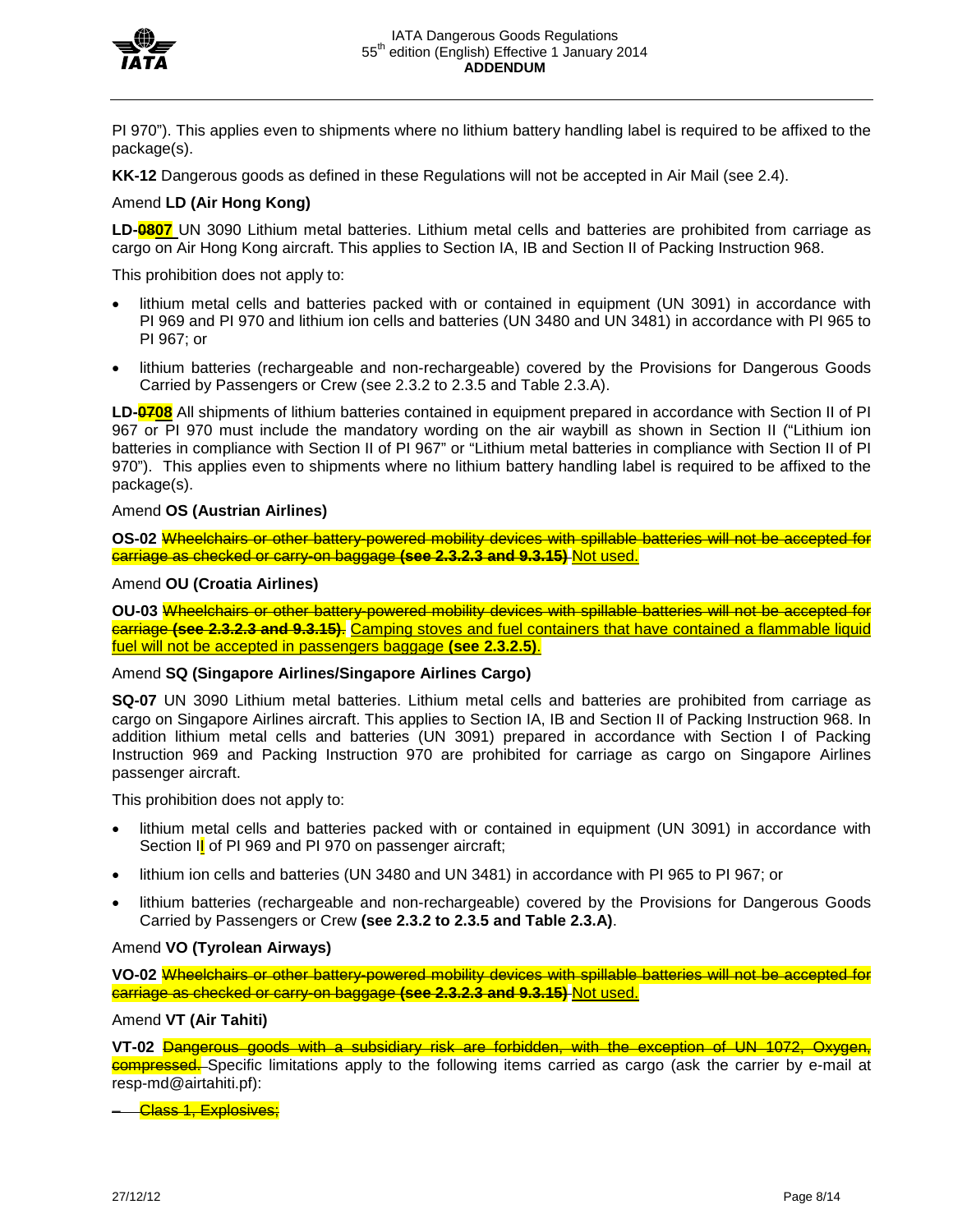

- Gases of Division 2.3;
- Solids of Division 4.2 and Division 4.3;
- Radioactive materials of Category II-Yellow and III-Yellow ("RRY" code)
- UN 2211, Polymeric beads, expandable and UN 3314 Plastics moulding compound.

**VT-06** Different dangerous goods packed in one outer package are not accepted, except for carbon dioxide, solid (UN 1845) used as a refrigerant **(see 5.0.2.11)**. Not used.

### **Section 1**

Page 6 amend paragraph 1.4.3.1 as shown:

**1.4.3.1** An operator must ensure that information as to the types of dangerous goods which a passenger is forbidden from transporting aboard an aircraft is provided at the point of ticket purchase. Information provided via the Internet may be in text or pictorial form but **should must** be such that ticket purchase cannot be completed until the passenger, or a person acting on their behalf, has indicated that they have understood the restrictions on dangerous goods in baggage.

# **Section 3**

Page 157, amend 3.9.2.6 as follows:

### **3.9.2.6 Lithium Batteries**

Cells and batteries, cells and batteries contained in equipment, or cells and batteries packed with equipment, containing lithium in any form must be assigned to UN 3090, UN 3091, UN 3480 or UN 3481, as appropriate. They may be transported under these entries if they meet the following provisions:

(a) each cell or battery is of the type proved to meet the requirements of each test of the UN Manual of Tests and Criteria, Part III, subsection 38.3. However, batteries and cells manufactured before 1 January 2014 conforming to a design type tested according to the requirements of the 5th revised edition of the UN Manual of Tests and Criteria, Part III, subsection 38.3 may continue to be transported; Cells and batteries manufactured according to a type meeting the requirements of subsection 38.3 of the UN Manual of Tests and Criteria, Revision 3, Amendment 1 or any subsequent revision and amendment applicable at the date of the type testing may continue to be transported, unless otherwise provided in these Regulations.

Cell and battery types only meeting the requirements of the Manual of Tests and Criteria, Revision 3, are no longer valid. However, cells and batteries manufactured in conformity with such types before 1 July 2003 may continue to be transported if all other applicable requirements are fulfilled.

### *Note:*

*Batteries must be of a design type proved to meet the testing requirements of the Manual of Tests and Criteria, Part III, subsection 38.3, irrespective of the whether the cells of which they are composed are of a tested design type.* 

- (b) each cell and battery incorporates a safety venting device or is designed to preclude a violent rupture under conditions normally incident to transport;
- (c) each cell and battery is equipped with an effective means of preventing external short circuits;
- (d) each battery containing cells or series of cells connected in parallel is equipped with effective means as necessary to prevent dangerous reverse current flow (e.g., diodes, fuses, etc.);
- (e) cells and batteries must be manufactured under a quality management program that includes:
	- 1. a description of the organizational structure and responsibilities of personnel with regard to design and product quality;
	- 2. the relevant inspection and test, quality control, quality assurance, and process operation instructions that will be used;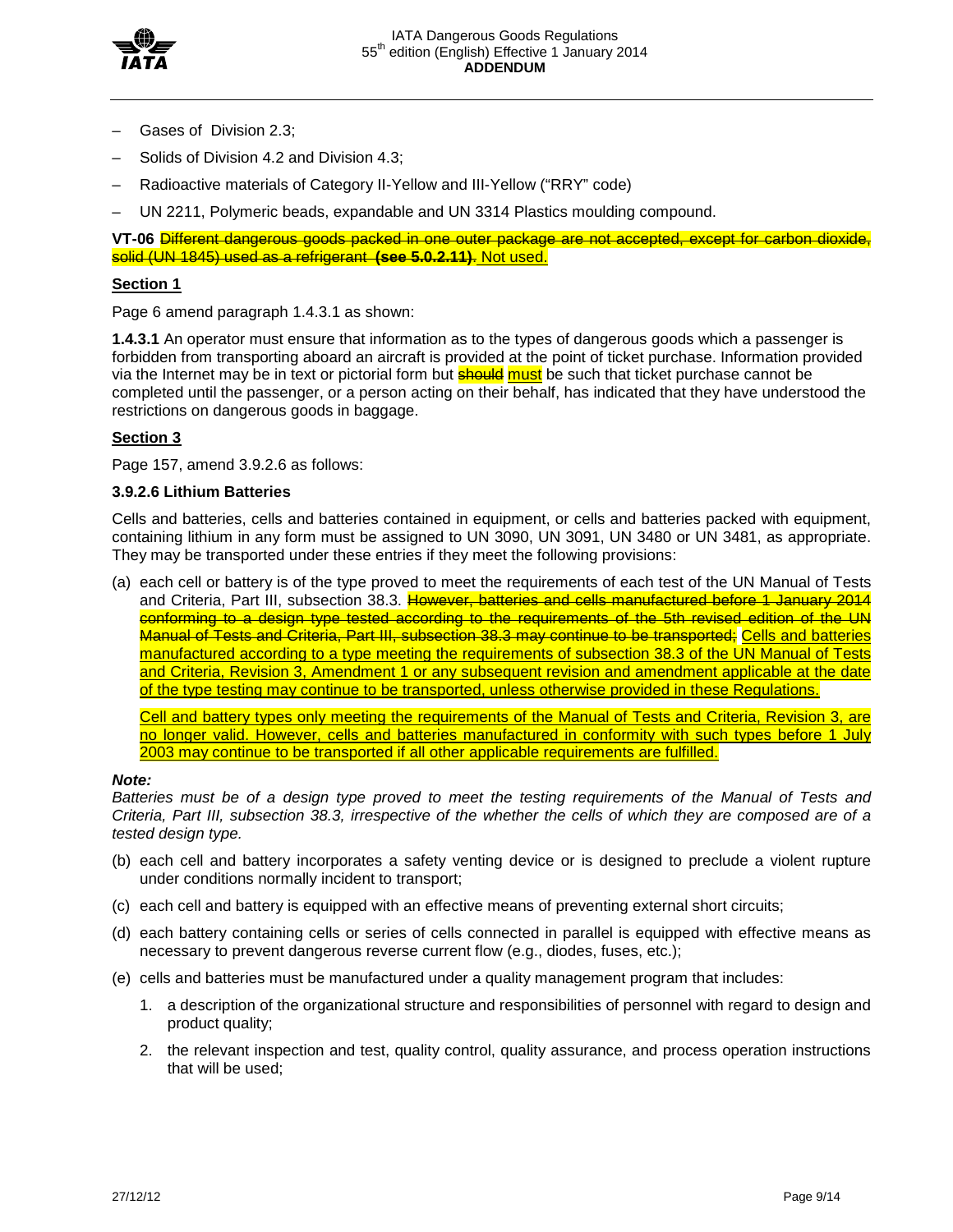

- 3. process controls that should include relevant activities to prevent and detect internal short circuit failure during manufacture of cells;
- 4. quality records, such as inspection reports, test data, calibration data and certificates. Test data must be kept and made available to the appropriate national authority upon request;
- 5. management reviews to ensure the effective operation of the quality management programme;
- 6. a process for control of documents and their revision;
- 7. a means for control of cells or batteries that are not conforming to the type tested as mentioned in (a) above;
- 8. training programmes and qualification procedures for relevant personnel; and
- 9. procedures to ensure that there is no damage to the final product.

#### *Note:*

*In house quality management programmes may be accepted. Third party certification is not required, but the procedures listed in 1. to 9. above must be properly recorded and traceable. A copy of the quality management programme must be made available to the appropriate national authority upon request.*

### **Section 4**

Table 4.2: Revise the entries as shown:

|                  |                                  |                       |                 |    |                  |             |                    |             | Passenger and Cargo Aircraft |             | Cargo Aircraft<br>Only |                    |                    |
|------------------|----------------------------------|-----------------------|-----------------|----|------------------|-------------|--------------------|-------------|------------------------------|-------------|------------------------|--------------------|--------------------|
|                  |                                  | Class<br>or           |                 |    |                  |             | Ltd Qty            |             | Max                          |             |                        |                    |                    |
| UN/<br>ID<br>no. | Proper Shipping Name/Description | Div.<br>(Sub<br>Risk) | Hazard Label(s) | PG | EQ<br>see<br>2.6 | Pkg<br>Inst | Max Net<br>Qty/Pkg | Pkg<br>Inst | Net<br>Qty/Pk<br>g           | Pkg<br>Inst | Max Net<br>Qty/Pkg     | S.P.<br>see<br>4.4 | <b>ERG</b><br>Code |
| A                | В                                | С                     | D               | E  | F                | G           | н                  |             | J                            | Κ           |                        | M                  | N                  |
|                  | 1327 <b>Bhusa</b>                |                       | 4.1             |    |                  | Forbidden   |                    | Forbidden   |                              | Forbidden   |                        | <b>A807</b>        | 3L                 |
|                  | 1327 Hay                         |                       | 4.1             |    |                  |             | Forbidden          |             | Forbidden                    |             | Forbidden              |                    | <b>A807</b><br>3L  |
|                  | 1327 Straw                       |                       | 4.1             |    |                  | Forbidden   |                    | Forbidden   |                              | Forbidden   |                        | <b>A807</b>        | 3L                 |

Page 376 add new special provision A807 as shown:

**A807** Hay, straw and bhusa, when not wet, damp or contaminated with oil are not subject to these Regulations.

### **Section 5**

Page 390, amend Packing Instruction 101 as shown:

### **PACKING INSTRUCTION 101**

Packagings as specified by the appropriate national authority.

Unless otherwise provided for in these Regulations, packagings must meet Packing Group II requirements.

The following statement must be marked on the Shipper's Declaration for Dangerous Goods: "Packaging approved by the competent authority of XXX"; where "XXX" is the International Vehicle Registration Code (VRI Code) of the country for which the authority acts.

#### *Note:*

In this instance the term "competent authority" is used for intermodal compatibility; it refers to the appropriate *national authority.*

…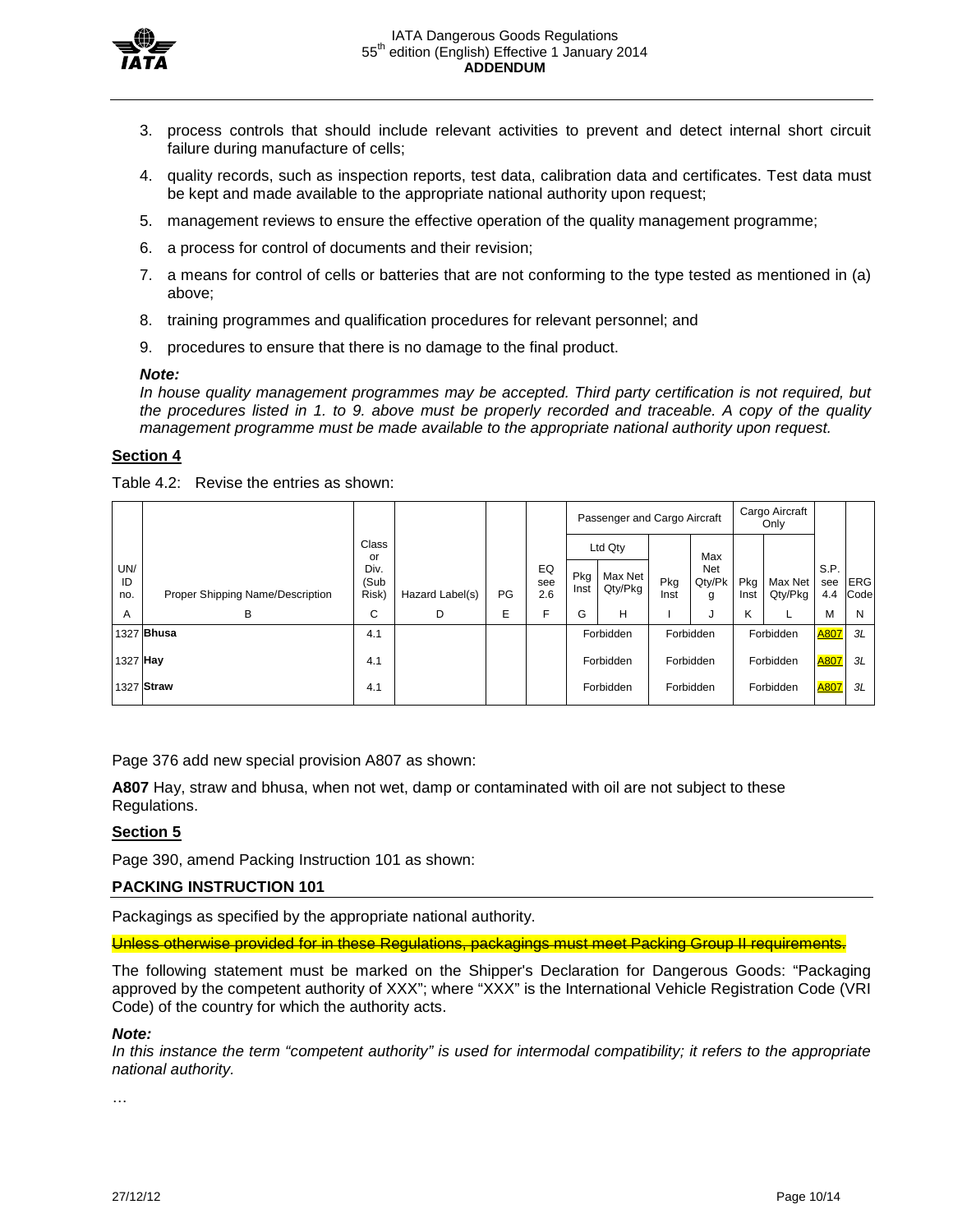

Pages 490, amend Packing Instruction 562 as shown:

### **PACKING INSTRUCTION 562**

…

| SINGLE PACKAGINGS |            |                        |              |       |                        |                                     |              |                        |                        |              |                |                                    |              |                            |                 |                        |         |                               |
|-------------------|------------|------------------------|--------------|-------|------------------------|-------------------------------------|--------------|------------------------|------------------------|--------------|----------------|------------------------------------|--------------|----------------------------|-----------------|------------------------|---------|-------------------------------|
| Type              | Drums      |                        |              |       | Jerricans              |                                     |              | <b>Boxes</b>           |                        |              |                |                                    |              |                            | Comp-<br>osites | Cylinders              |         |                               |
| Desc              | Steel      | Alum-<br>inium         | Ply-<br>wood | Fibre | Plastic                | Other<br>metal                      | <b>Steel</b> | Alum-<br>inium         | Plastic                | <b>Steel</b> | Alum-<br>inium | Wood                               | Plv-<br>wood | Recon-<br>stituted<br>wood | Fibre-<br>board | Plastic                | Plastic |                               |
| Spec              | 1A1<br>1A2 | 1B1<br>1 <sub>B2</sub> | 1D           | 1G    | 1H1<br>1H <sub>2</sub> | 1 <sub>N</sub> 1<br>1N <sub>2</sub> | 3A1<br>3A2   | 3B1<br>3B <sub>2</sub> | 3H1<br>3H <sub>2</sub> | 4A           | 4B             | 4 <del>C1</del><br>4C <sub>2</sub> | 4D           | 4F                         | 4G              | 4H1<br>4H <sub>2</sub> | All     | As<br>permitted<br>in 5.0.6.6 |

Page 953 amend Packing Instruction 953 as shown:

### **PACKING INSTRUCTION 953**

This instruction applies to UN 2807, Magnetized material on passenger aircraft and Cargo Aircraft Only.

…

(c) the operator must stow the packaged magnetized material in accordance with  $9.3.149.3.10$ ; and:

…

Pages 560 & 562 amend Packing Instruction 965 as shown:

### **PACKING INSTRUCTION 965**

OPERATOR VARIATIONS: 5X-02/04/07, AC-06/07, AM-09, AR-11, AU-11, BI-03, CI-01, D0-03, DL-06, EY-04, FX-07, LX-06, QK-06/07, QY-03, RV-07/07, US-01

…

# **Additional Requirements—Section IB**

…

Each package must be marked in accordance with the requirements of  $\frac{7.1.5.17.1.4.1}{2}$ (a) and (b) and in addition the gross weight when required by  $\frac{7.1.5.47.1.4.1}{2}$  (c) must be marked on the package.

…

Pages 568 & 570, amend Packing Instruction 968 as shown:

### **PACKING INSTRUCTION 968**

OPERATOR VARIATIONS: 4C-08, 4M-08, 5X-02/04/07, AC-06/08, AM-09, AR-11, AU-11, BA-<mark>02<u>01</u>, <u>BI-03,</u></mark> C8-04, CV-04, CX-07, CZ-08, D0-03, DL-06, EI-04, EK-02, EY-04, FX-07, GF-14, HX-06, IB-01, JJ-08, KA-07, KK-10, L7-08, LA-16, LD-<mark>0807</mark>, LP-08, LU-08, LX-06, M3-08, M7-08, PZ-08, QK-06/08, QR-04, QY-03, RV-06/08, SK-01, SQ-07, TZ-06, UC-08, US-01, UX-07, WY-07, XL-08

…

### **Additional Requirements—Section IB**

…

Each package must be marked in accordance with the requirements of  $\frac{7.1.5.17.1.4.1}{2}$ (a) and (b) and in addition the gross weight when required by  $\frac{7.1.5.17.1.4.1}{2}$  (c) must be marked on the package.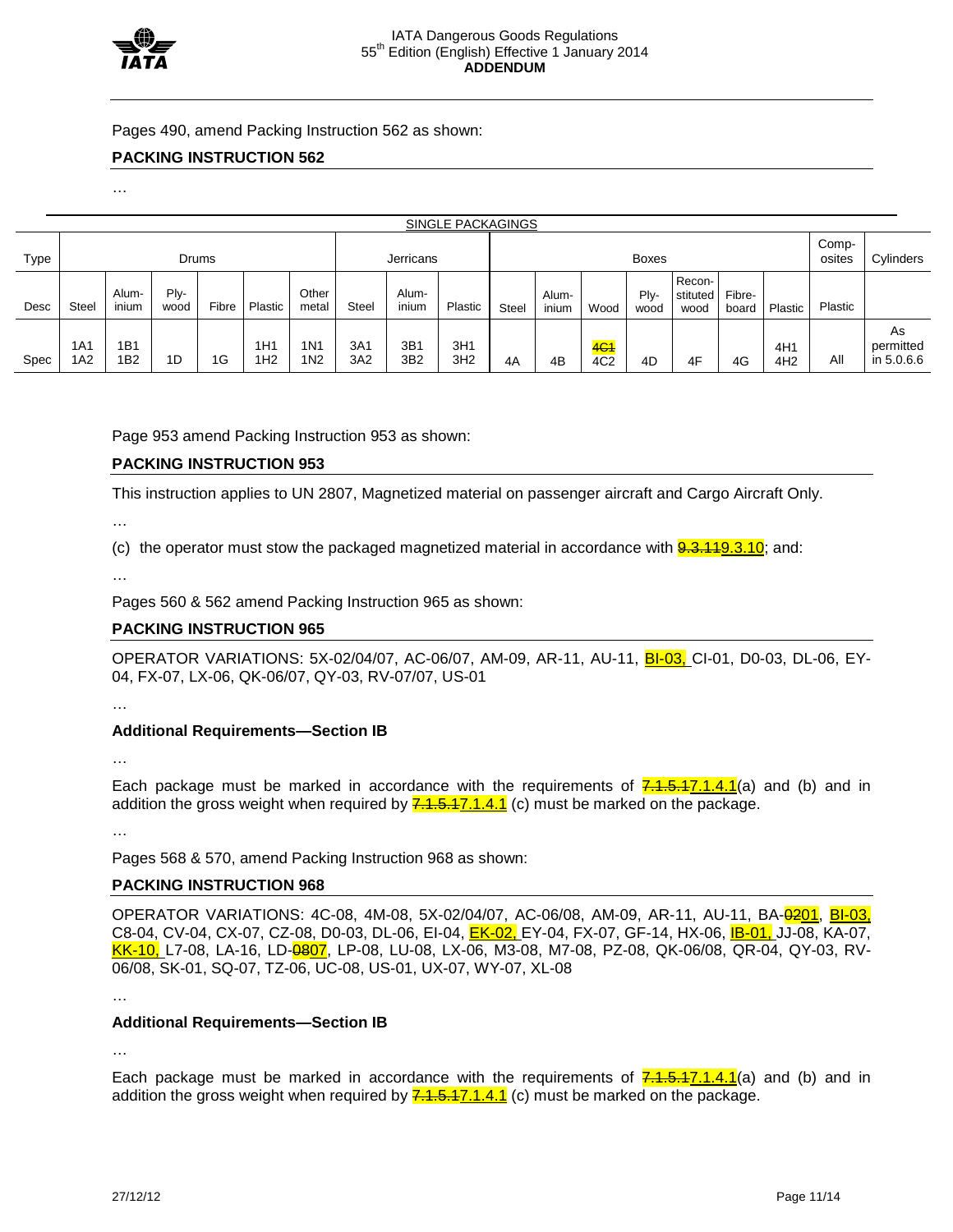

…

# **Section 7**

Page 620 – Amend 7.1.5.5 as shown:

# **7.1.5.5 Markings of Other Regulations**

Markings required by other international or national transport regulations are permitted in addition to markings required by these Regulations, provided that they cannot be confused with or conflict with any markings prescribed by these Regulations, because of their colour, design or shape.

Packages bearing the limited quantity marking for road, rail and sea transport (see Figure 7.1.D) are acceptable in air transport provided that the dangerous goods and their packagings are in full compliance with these Regulations and the packages also bear all of the applicable marks and labels required by these Regulations (see Figure 7.2.A for an example)

Page 631 – Amend Figure 7.3.L as shown:

**7.3.12 Class 5—Oxidizing Substances (Division 5.1)** 



**FIGURE 7.3.L Class 5—Oxidizing Substances (Division 5.1)**

**Name: Oxidizer Cargo IMP Code: ROX Minimum dimensions: 100 × 100 mm Symbol (flame over circle): Black Background: Yellow (Pantone Colour No. 109U)** 

*Note: This label may also be printed with symbol (flame), text, numbers and borderline shown in black on red background.*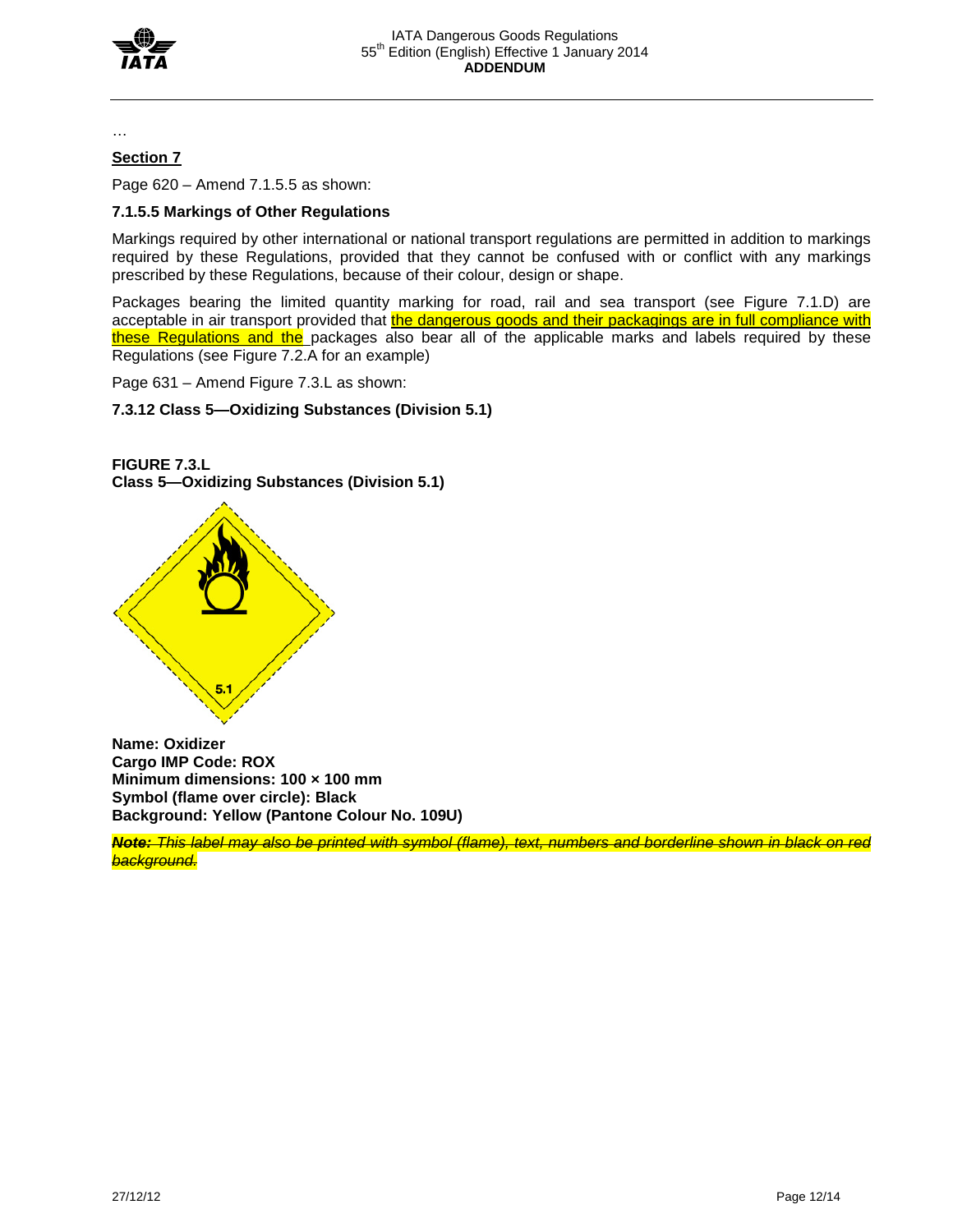

Page 632 – Amend Figure 7.3.M as shown:

**7.3.13 Class 5—Organic Peroxides (Division 5.2)** 

**FIGURE 7.3.M Class 5— Organic Peroxides (Division 5.2)**



**Name: Organic Peroxides Cargo IMP Code: ROP Minimum dimensions: 100 × 100 mm Symbol (flame): Black or White Background: Upper half Red (Pantone Colour No. 186U), lower half Yellow (Pantone Colour No. 109U)**

*Note: This label may also be printed with symbol (flame) and borderline in the top half in black on red background.*

# **Section 8**

Page 646, amend 8.1.6.9.3, Step 8 as shown:

### **8.1.6.9.3 Third Sequence—Packing Instructions**

**Step 8.** Number of Packing Instruction or Limited Quantity Packing Instruction (with its "Y" prefix) (Columns G, I or K). For lithium batteries prepared in accordance with Section IB of Packing Instruction 965 or Packing Instruction 968 the letters "IB" must be added following the packing instruction number.

#### *Notes:*

- 1. To qualify as acceptable for transport aboard passenger aircraft, a passenger aircraft packing instruction *number(s) must be entered, and the package must not bear the Cargo Aircraft Only label.*
- *2. To qualify as acceptable for transport aboard cargo only aircraft, a cargo aircraft packing instruction number(s) must be entered, and the package must bear the Cargo Aircraft Only label; or a passenger aircraft packing instruction number must be shown and no Cargo Aircraft Only label applied. However, where the packing instruction number(s) and the permitted quantity per package are identical for passenger and cargo aircraft, the Cargo Aircraft Only label should not be used.*
- *3. It is not necessary that the "IB" be located directly in the Packing Instruction column in a columnar format Shipper's Declaration. Provided it "follows" the packing instruction reference it is equally acceptable to be located in the authorisations column instead.*